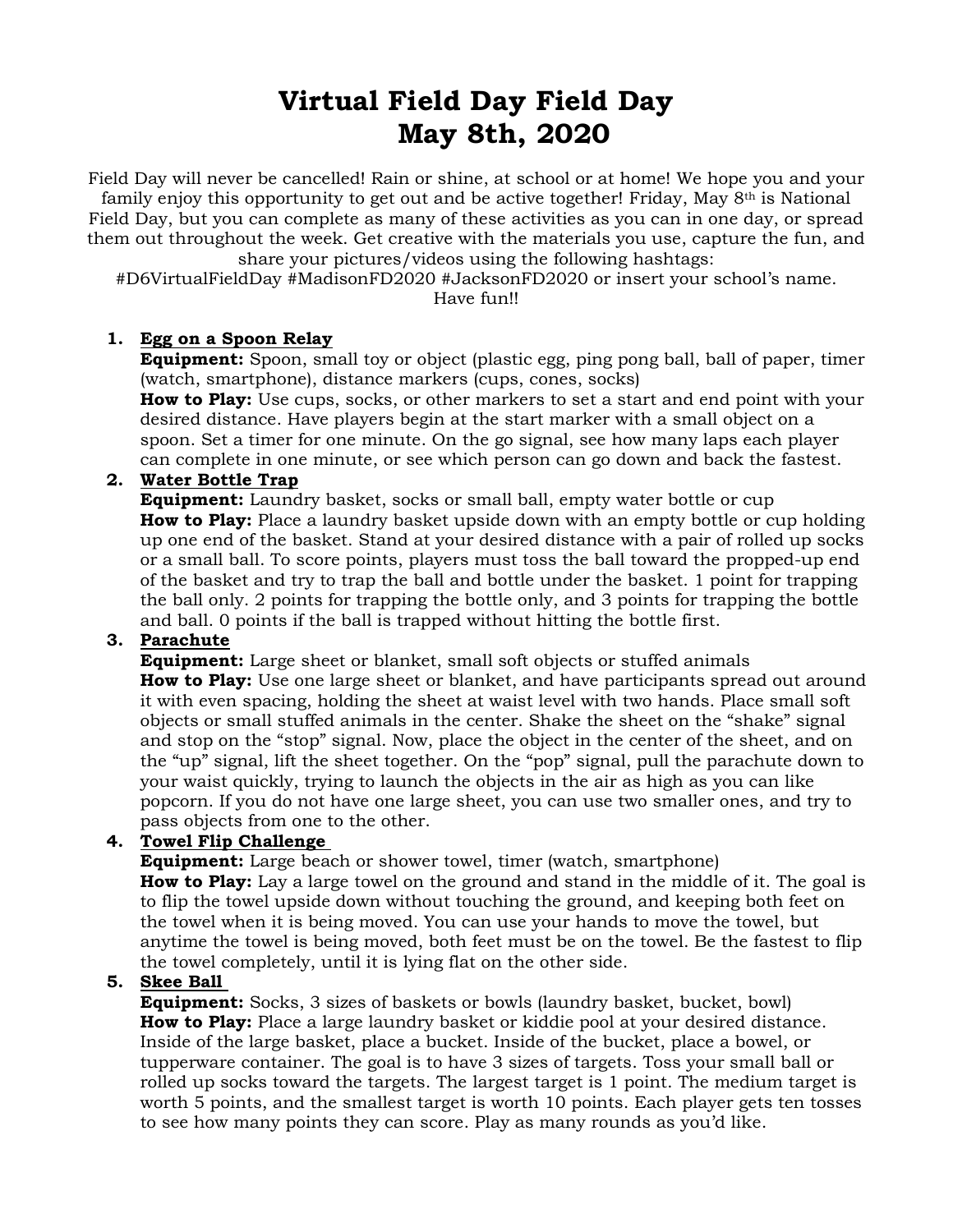## **6. Penguin Race**

**Equipment:** Rolled up socks, or a medium to large sized ball, or balloons **How to Play:** Decide a start and end point. Place the "egg" (ball) between your knees and set a one-minute timer. On the start signal, see who can be the first to go to the end and back. You can also see who can complete the greatest number of laps in one minute. If a player drops the egg, they must stop and do 5 jumping jacks before continuing.

## **7. Bocce Ball**

**Equipment:** Pairs of socks (different colors if possible), one separate sock or other small object to use as a target (kids block, small white sock, round white rock) **How to Play:** Start each player at one side of the playing area with 2-4 pairs of socks each (preferably the same color/pattern for each player). Use a white pair of socks, or any other white round object as a target rock. Have one player toss the target out to the playing space, and then toss their first pair of socks. Take turns (alternate) tossing a pair of socks toward the target. Only the player closest to the target receives a point. Play to ten points. Another way to add points is to give points for every ball that is closer to the target than the other team. Up to 4 points in one round. Whoever gets closest to the target gets to toss the target ball out on the next turn.

## **8. Fill the Bucket \*water\***

**Equipment:** 1-2 large buckets/pans, 1-2 small cups or sponges, 1-2 equal sized containers or measuring cups.

**How to Play:** Try to have two containers that are the same size if playing with more than one player. If playing alone, just mark your desired fill line on your container. At the other end of the space, place a larger bucket filled with water. On the start signal, players will run to the bucket of water with a small cup or sponge and fill it with water. They will then run back to their container and dump the water cup or wring out their sponge. Continue running back and forth to get water until one player fills up their container to the fill line. If playing alone, time yourself to see how fast you can get to the fill line, and try to beat your time!

## **9. Dress Up Relay**

**Equipment:** Large outfit for each player (shirt, bottoms, shoes, hat) **How to Play:** Place a large t-shirt, large pants/shorts, shoes, and a hat on the opposite side of your space. On the start signal, run down and put on the outfit as fast as you can, and run back to the start when all items are on. Be the first to be back to the start line or set a time to beat if playing by yourself.

### **10. Laundry Pile Long Jump**

**Equipment:** Pile of clothes, take-off marker (detergent bottle, cup, sock) **How to Play:** Place a pile of laundry or other soft objects on one end of the space. Use a bottle of laundry detergent, or any other item as a take-off point. Decide your starting distance and place your take off marker there. Run toward the pile, and try to jump over your pile of clothes by jumping from your takeoff marker. If playing by yourself, challenge yourself to see how far you can go. If playing against someone else, see who can jump from the farthest distance and clear the pile.

## **11. Scavenger Hunt (Bonus Activity)**

**Equipment:** Attached OPEN National Field Day PDF

**How to Play:** Use the attached scavenger hunt document and find as many items on the list as possible. You can work as a family, work in teams to see who can complete the hunt the fastest, or set a timer and see who finds the most items in that amount of time. Have fun!